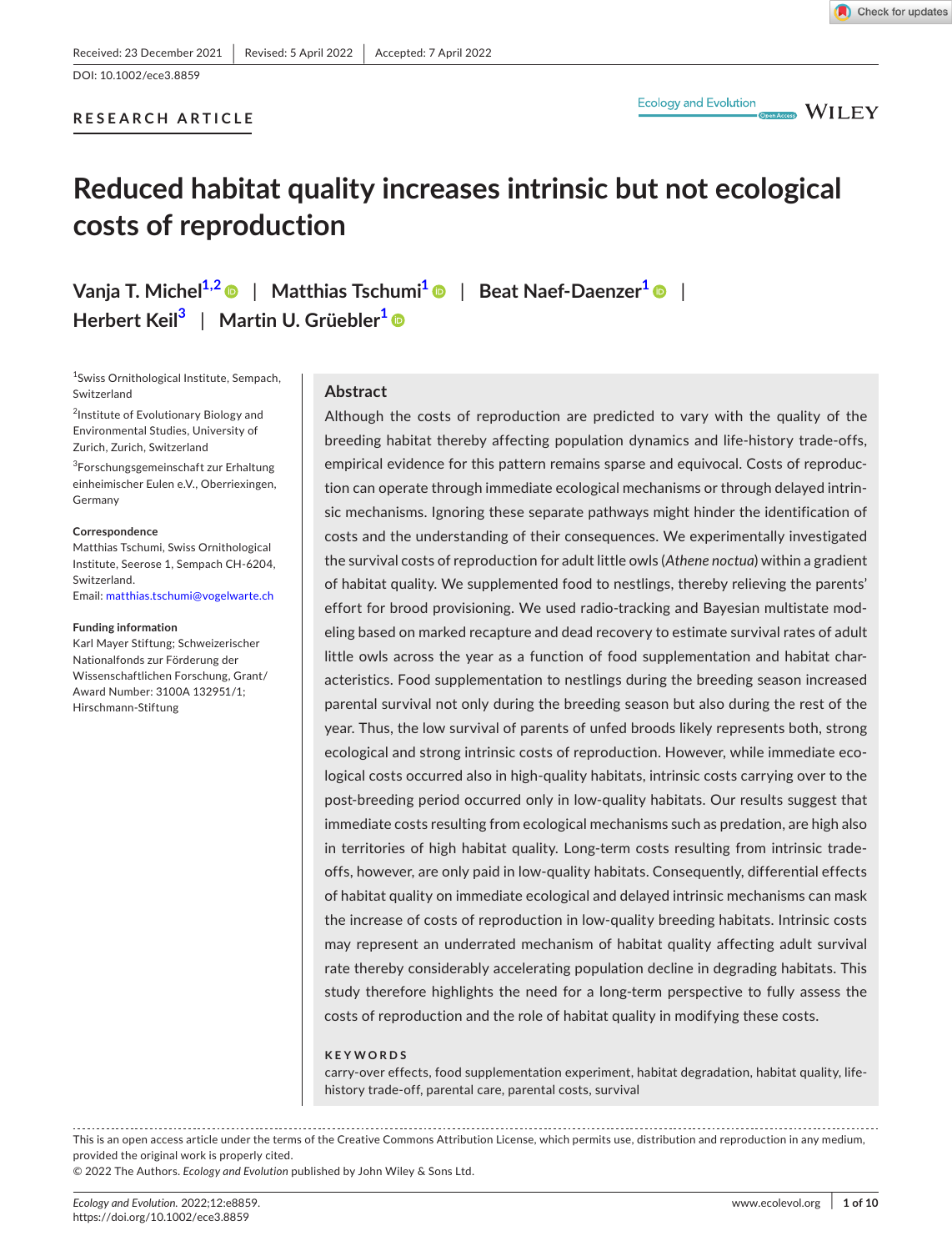## **1**  | **INTRODUCTION**

The cost of reproduction is fundamental to the evolution of reproductive strategies and life histories and sets the basis for one of the most important life-history trade-offs faced by living organisms: the trade-off between current and future reproduction. A central paradigm of life-history theory is that parental investment into the current reproduction should reduce future reproduction, often through a reduction in parental survival (Stearns, [1992](#page-9-0)). While there is a large body of correlational and experimental studies investigating the existence and magnitude of reproductive costs in animals (e.g., Askenmo, [1979;](#page-7-0) Ghalambor & Martin, [2001](#page-8-0); Korpimäki, [1988](#page-8-1); Maynard Smith, [1958](#page-8-2); Speakman, [2008](#page-9-1)), the investigation of its environmental variation and underlying mechanisms became a research priority only recently (Edward & Chapman, [2011;](#page-8-3) Pigeon et al., [2021](#page-9-2)).

Distinguishing between different mechanisms resulting in reproductive costs might be important for understanding the costs' variation and the trade-off's plasticity and thus the consequences for life-history evolution in different environments. On the one hand, the importance of a distinction between intrinsic and ecological mechanisms is increasingly recognized (McNamara & Houston, [2008](#page-8-4); Zera & Harshman, [2001\)](#page-9-3). Intrinsic costs of reproduction are defined as physiological costs that arise from allocation constraints of limited resources or from the inability to simultaneously maximize all life-history functions (Speakman, [2008](#page-9-1)). Only recently, potential physiological mechanisms of intrinsic costs were investigated in more detail (Edward & Chapman, [2011](#page-8-3); Fowler & Williams, [2017](#page-8-5)), now even showing evidence for cumulative physiological costs over several years and reproductive bouts (Kroeger et al., [2018\)](#page-8-6). In contrast, ecological costs of reproduction arise from a change in the frequency of interactions with other organisms in a way that reduces fitness (Edward & Chapman, [2011](#page-8-3); Miller et al., [2008](#page-8-7)). Ecological costs include a higher susceptibility of reproductive individuals to predation due to courtship behavior (Tuttle & Ryan, [1981](#page-9-4)), pregnancy, egg caring, incubation (Magnhagen, [1991](#page-8-8); Richard et al., [2017](#page-9-5)), feeding or extra foraging behavior (Ghalambor et al., [2013](#page-8-9)), or a higher susceptibility to diseases (Sheldon & Verhulst, [1996](#page-9-6)).

On the other hand, costs of reproduction have been classified into direct or indirect costs (Miller et al., [2008](#page-8-7); Speakman, [2008](#page-9-1)). Direct costs are the pure amount of energy allocated to reproduction or, for example, the change in predation risk due to the pure extra foraging time required for reproduction. Indirect costs involve physiological trade-offs or behavioral or physiological consequences that increase the susceptibility for predation or diseases. Thereby, costs of reproduction differ in the time scale over which they are manifested. While the intrinsic component of both the direct and indirect costs (i.e., energy/physiology), mediated through physiological

trade-offs, is most often paid after reproduction, the temporal component of the costs (i.e., time allocation to behaviors) is often immediately paid during reproduction (McNamara & Houston, [2008\)](#page-8-4). As the temporal component of the costs often operates through ecological mechanisms, survival costs during reproduction are expected to be mainly due to ecological mechanisms while survival costs after reproduction are at least mediated through physiological mechanisms. That intrinsic and ecological costs often act at different time scales might be an unrecognized opportunity to discriminate between the two. However, to reach this goal, survival costs should be estimated over the course of annual routines and beyond, rather than on a year-to-year basis or only during reproduction.

Costs of reproduction are subject to plasticity in behavior and reproductive effort in relation to environmental conditions (Martin, [1987](#page-8-10)). For example, reduced food availability during reproduction affects both, reproductive behavior associated with predation risk (e.g., foraging behavior; Staggenborg et al., [2017](#page-9-7)) and the relative allocation ofresources to reproduction and self-maintenance (Schifferli et al., [2014](#page-9-8)). In particular, short-lived income breeding species are expected to maintain a high current reproductive effort (Hamel et al., [2010](#page-8-11); Martin, [1987](#page-8-10)) and often increase foraging activity under low food availability (Jacobsen et al., [2016;](#page-8-12) Staggenborg et al., [2017](#page-9-7) but see Schifferli et al., [2014\)](#page-9-8). As a consequence of this extra effort, the survival costs of reproduction should be increased when food availability is low, irrespective of whether current reproductive output is affected or not. In contrast, under high food availability the costs of reproduction may remain undetectable. Moreover, reproductive costs can be masked by individual quality (Hamel et al., [2009](#page-8-13); Wilson & Nussey, [2010](#page-9-9)). An experimental approach is therefore necessary to disentangle the effects of environmental conditions and individual quality, by changing the parental effort while leaving the environmental conditions unchanged (Ruffino et al., [2014](#page-9-10)). Despite the fact that additional food-dependent survival costs of reproduction are expected to affect population growth rate, only few studies have experimentally investigated the effect of habitat quality on costs of reproduction (see e.g., Barbraud & Weimerskirch, [2005](#page-7-1); Hamel, Côté, et al., [2010](#page-8-11); Toni et al., [2020](#page-9-11)). Therefore, demographic and evolutionary consequences of variation in natural food availability can be considerably underestimated. In the context of habitat degradation, the additional survival costs can reinforce population decline or facilitate local adaptation of reproductive life histories.

Here, we studied the effect of breeding habitat quality on survival costs of reproduction in little owls (*Athene noctua*), a short-lived nocturnal raptor species. We experimentally supplied food to nestlings being raised in a gradient of habitat quality. Food supplementation in this species has shown to increase the nutritional state and survival of nestlings (Grüebler et al., [2018](#page-8-14); Perrig et al., [2014](#page-8-15)), reduce travel-ing distance of parents for foraging trips (Jacobsen et al., [2016](#page-8-12)), and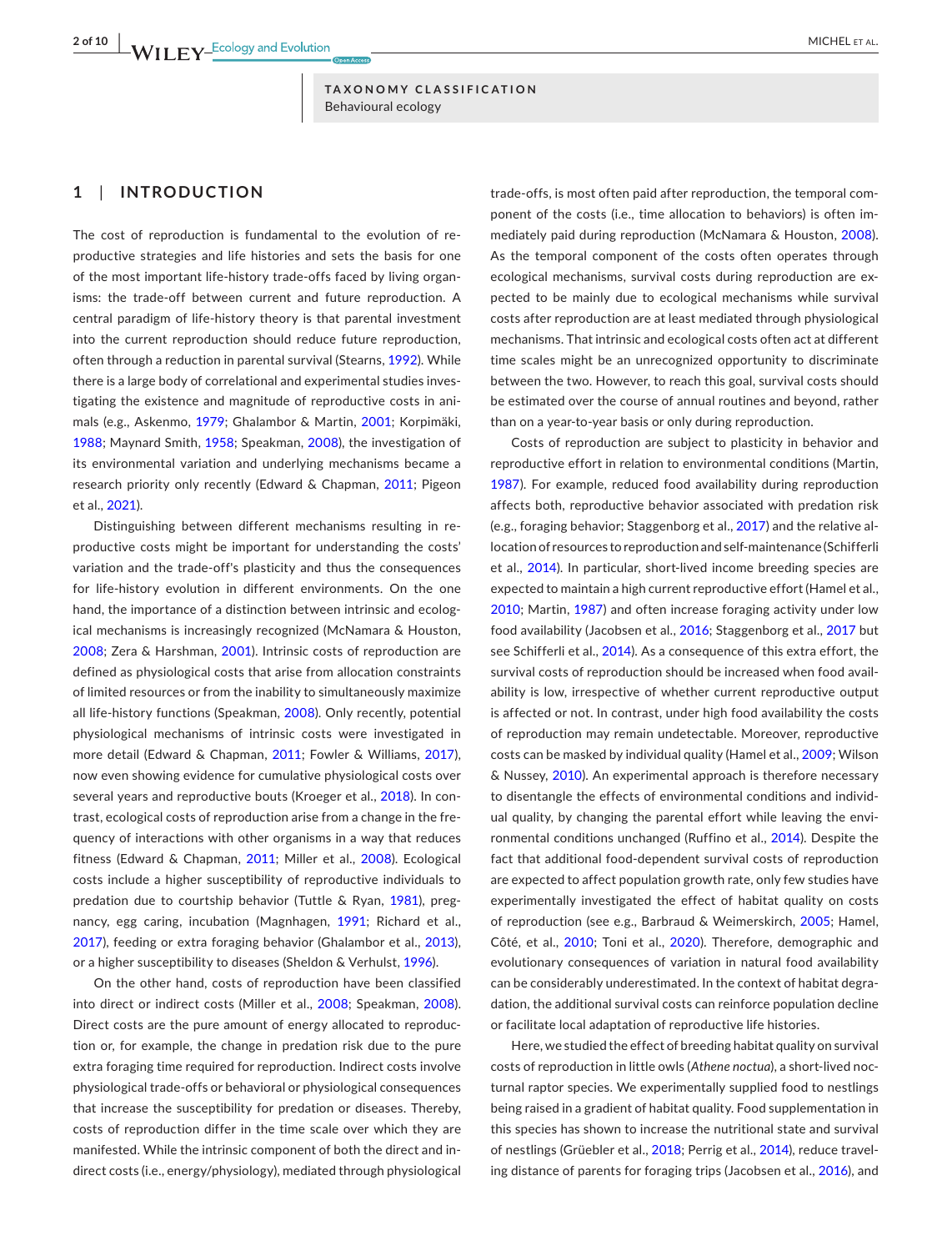change feeding behavior of parents (Grüebler et al., [2018](#page-8-14)). Based on this evidence that reduced nestling needs resulting from extra food relax the parental workload, we predicted that food supplementation would increase parental survival and that the magnitude of this effect would depend on natural food availability. Radio-tracking of individuals over the whole annual cycle until the next reproduction allowed us to determine the parents' survival during both the breeding season and the post-reproductive stages. Comparing these survival rates between parents of supplemented and un-supplemented broods consequently allowed us to discriminate between immediate ecological and delayed physiologically mediated costs. Since shortlived species are expected to work close to the energetic ceiling during reproduction (Hamel, Gaillard, et al., [2010](#page-8-16)), the possibility to increase parental effort in habitats with low food availability (hereafter poor habitats) might be limited and parents therefore face strong trade-offs in the allocation of energy to reproduction and self-maintenance. With this experimental study, we provide new insights into the intrinsic and ecological mechanisms by which food availability shapes the trade-off between current reproduction and survival, and their potential demographic consequences.

## **2**  | **METHODS**

#### **2.1**  | **Study species and study area**

The little owl *Athene noctua* (Figure [1\)](#page-2-0) is a small nocturnal raptor occurring in a variety of open and semi-open landscapes of Europe and Asia (Van Nieuwenhuyse et al., [2008](#page-9-12)). Little owls are cavity breeders and in the study area (Ludwigsburg, Baden-Württemberg, Germany: 48°53′N, 9°11′E) mainly breed in nestboxes. Their main prey consists of small mammals, birds, arthropods, and earthworms that are caught on bare ground or grassland with low vegetation (Grüebler et al., [2018](#page-8-14); Tschumi et al., [2020](#page-9-13); Van Nieuwenhuyse et al., [2008](#page-9-12)). Main causes of mortality are predation and casualties associated with traffic and anthropogenic structures (Naef-Daenzer et al., [2017](#page-8-17)). In addition, unfavorable food conditions can lead to high starvation rates (Van Nieuwenhuyse et al., [2008](#page-9-12)). Little owls are resident, territorial, and monogamous, often occupying territories for several years (Michel et al., [2017\)](#page-8-18). Females are fed by males during incubation but increasingly participate in hunting and provisioning starting 5 days after hatching (Van Nieuwenhuyse et al., [2008](#page-9-12)).

The study area is characterized by intensively managed farmland interspersed with traditional tree orchards and permanent grasslands such as small, extensively managed hay meadows and pastures (mainly grazed by sheep and horses). Little owl breeding pairs occupy areas of varying quality (Michel et al., [2017](#page-8-18)), and some broods are strongly limited by food (Fattebert et al., [2018](#page-8-19); Perrig et al., [2014\)](#page-8-15). Permanent grassland and extensively cultivated orchards represent habitats with optimal food availability (Apolloni et al., [2018](#page-7-2)), and nestling survival was found to be higher in territories with an increased share of those habitats compared to territories dominated by arable land (Grüebler et al., [2018\)](#page-8-14).



**FIGURE 1** Camera trap pictures of (a) adult and (b) juvenile little owls at the nestbox. Photo credit: Swiss Ornithological Institute

## <span id="page-2-0"></span>**2.2**  | **Radio tracking**

From summer 2009 to summer 2012, a total of 125 adult little owls (67 females and 58 males) were caught during the early breeding season with mist nets or by removing them from nest boxes. Of those, 77 individuals (38 females and 39 males) had already been ringed as nestlings, providing us with information of their exact age. As in the long-term ringing project in our nest box population a high rate of adult birds were already ringed, we assumed an age of one year for captures of non-ringed birds. Each captured individual was weighed and equipped with a very high frequency (VHF) transmitter of own construction (Naef-Daenzer et al., [2005](#page-8-20)) weighing 6.9–7.2 g (i.e., 4–5% of a bird's body mass). These transmitters have an operational range of up to 40 km and an expected life span of 400 days. Birds surviving until the subsequent breeding season were recaptured, measured again, and transmitters were replaced.

During 2–4 nocturnal visits per week, each bird was located twice at an interval of 5 min by homing in using a 3-element Yagi antenna and a handheld receiver. In case of complete inactivity, the individual was checked for mortality the next day. Thanks to the signal of the transmitters, even buried remains could be recovered (Naef-Daenzer & Grüebler, [2016](#page-8-21)). All recapture data were summarized into biweekly recapture histories (resulting in periods of two weeks), indicating if an individual was (1) observed alive, (2) recovered dead, or (3) neither observed alive nor recovered.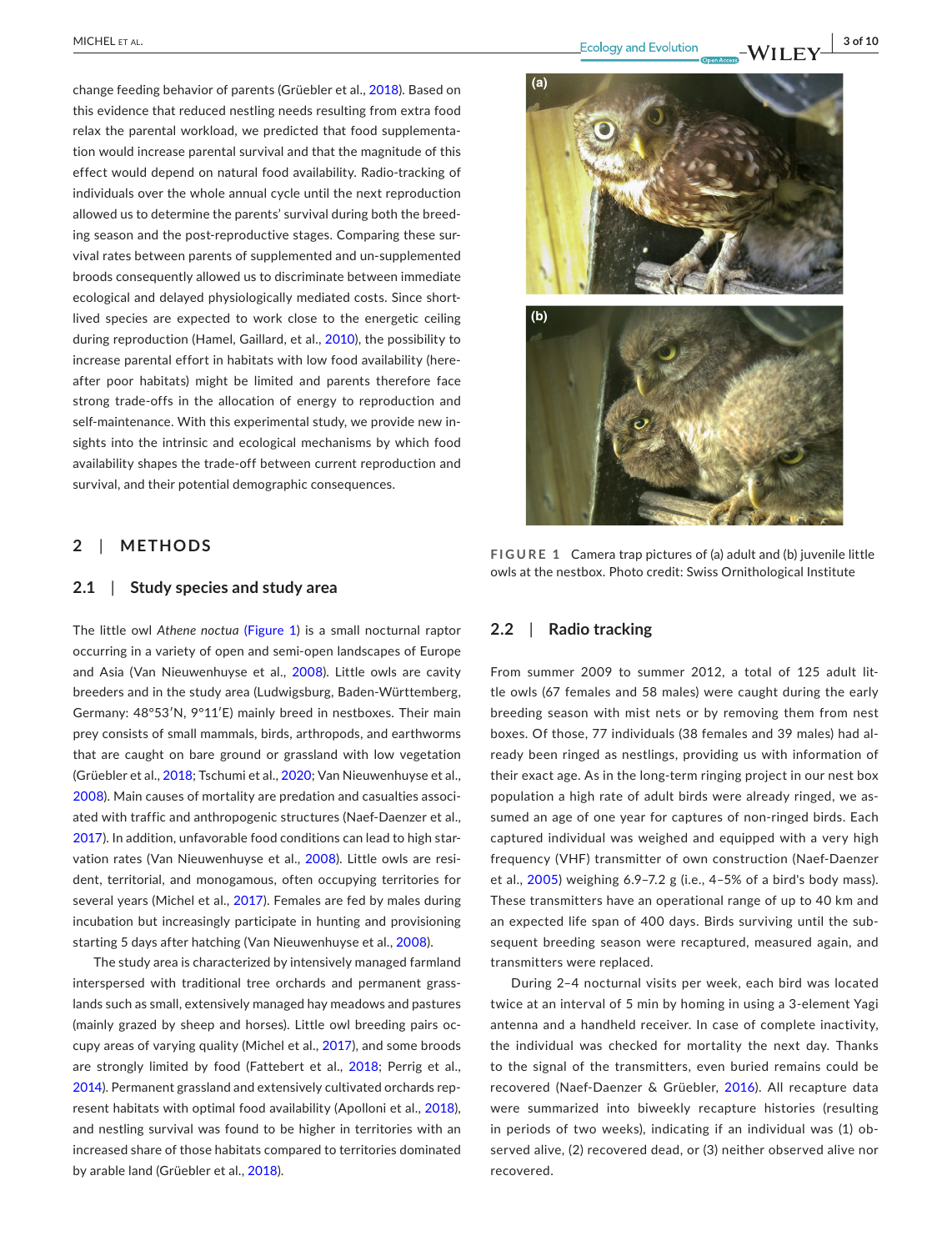**4 of 10 <sup>|</sup>**  MICHEL et al.

#### **2.3**  | **Food supplementation experiment**

Food supplementation started when the nestlings were approximately 14 days old. We visited experimental broods (*n* = 38) and control broods (*n* = 66) every second day. Experimental broods received dead laboratory mice (deposited in the nestbox) with a total weight of 20 g per nestling during the first six visits and mice with a weight of 30 g per nestling during the subsequent 12 visits, summing to a total of 480 g additional food per nestling (Perrig et al., [2014](#page-8-15)). Control broods did not receive any supplementary food. To derive a proxy for natural food abundance close to the nest, we calculated the proportion of permanent grassland (hay fields, pastures, and orchards) within a circle of 180 m radius around each nest (i.e., an area of c. 10 ha, corresponding approximately to the home-range size of a high-quality little owl territory; Michel et al., [2017](#page-8-18); Apolloni et al., [2018](#page-7-2); Grüebler et al., [2018](#page-8-14)) using aerial images of ArcGIS 10.0 ([ESRI,](#page-8-22) Redlands, CA, USA) and Google Earth (Version 7.1.2.2041, © Google 2013).

## **2.4**  | **Statistical analyses**

A mix between marked recapture and dead recovery (Kéry & Schaub, [2012](#page-8-23); Lebreton et al., [1999](#page-8-24)) was used to model survival. This multistate model accounts for the detection probability of individuals with unknown fate (Lebreton et al., [1999](#page-8-24)). We included three true states in the model: (1) for live animals, (2) for recently dead animals, whose transmitter or remains were recovered, and (3) for recently dead but unrecovered individuals or individuals that had been dead for a while (absorbing state). During the pilot study in 2009, the development of transmitters was not finished, and consequently, the rate of transmitter loss was higher than in later years. Therefore, we included two different intercepts for the detection rate, one for 2009 and one for the other years combined. Moreover, we included a sex effect on detection probability. We assumed a constant recovery probability over all intervals. To disentangle immediate from delayed costs of reproduction, we defined two focus periods: (1) "breeding season"—defined as the period from incubation at the beginning of May until end of August, the time when juveniles leave the parental home-range, and (2) "rest of the year"—including all remaining biweekly intervals, that is, September to April.

We then fitted the survival model including our focus variables sex, food supplementation and the amount of food-rich habitat, as well as the interaction between food-rich habitat and food supplementation, while controlling for the possible effects of clutch size, body mass, and age (linear and second-level polynomial). To test whether the effects of the focus variables differed between the two time periods, we calculated the effects for each focus variable as well as the interaction between food-rich habitat and food supplementation for the two periods separately. In addition, we included year as a fixed effect with 2010 (the first non-pilot year) as reference year.

The amount of food-rich habitat and clutch size were scaled to a mean of zero and a standard deviation of one prior to the analyses. Body mass was scaled to the deviation of the overall sex mean based on our data, with a value of 1 corresponding to a 10 g higher body mass than the sex-specific mean (158.5 g for females, 152.8 g for males). Clutch size (mean  $\pm$  1 SE: experimental broods = 3.65  $\pm$  0.14; control broods = 3.28  $\pm$  0.17) and the amount of food-rich habitat (mean  $\pm$  1 SE: experimental broods = 0.25  $\pm$  0.03; control broods =  $0.24 \pm 0.19$ ) did not differ between experimental broods and control broods (all *f*-values < 0.9 and 95% credible intervals non-overlapping zero).

All models were run in JAGS (Plummer, [2003](#page-9-14)) controlled by the R package jagsUI (Kellner, [2015](#page-8-25)) in R version 3.3.1 (R Core Team, [2015](#page-9-15)). After an adaptive phase of 10,000 iterations, three chains were run for 100,000 iterations with a burn-in of 50,000 and no thinning. Convergence of the Markov chains was checked with Brooks–Rubin–Gelman diagnostics (Brooks & Gelman, [1998](#page-7-3); see Methods S1 for the code of the survival model). Unless stated otherwise, model parameters and derived parameters are given as posterior means with 95% credible interval (CrI) in square brackets calculated for values of other variables set to their means and an individual age of 3 years.

### **3**  | **RESULTS**

#### **3.1**  | **Detection and recovery probability**

The detection probability was lower in 2009 than in the following years (Table [1](#page-4-0)). In addition, detection probability was lower for females than males (females 2009: 0.77 [0.70 to 0.82], males 2009: 0.82 [0.75 to 0.88]; females 2010–2013: 0.91 [0.90 to 0.92], males 2010–2013: 0.94 [0.92 to 0.95]; Table [1](#page-4-0)). The transmitters of 62% [52 to 72%] of all the birds that died during the study period were recovered (Table [1](#page-4-0)).

#### **3.2**  | **Biweekly survival**

For both sexes, biweekly survival of parents was lower during the breeding season than during the rest of the year (Figure [2](#page-4-1); Table [1\)](#page-4-0). In addition, female survival was considerably lower than male survival during the breeding season, whereas it was only slightly lower during the rest of the year (Figure [2](#page-4-1); Table [1](#page-4-0)).

The age of the observed little owls ranged from one to eight years. There was a quadratic relationship between age and survival of adult little owls (Table [1](#page-4-0), Figure [3](#page-4-2)). Thus, little owls at intermediate ages (2–6 years) had higher survival than young and old individuals (Figure [3](#page-4-2)). Furthermore, survival was positively correlated with clutch size, whereas there was little support for a relationship between survival and body mass (Table [1\)](#page-4-0).

In general, parents of supplemented broods had higher biweekly survival rates than parents of un-supplemented broods. This was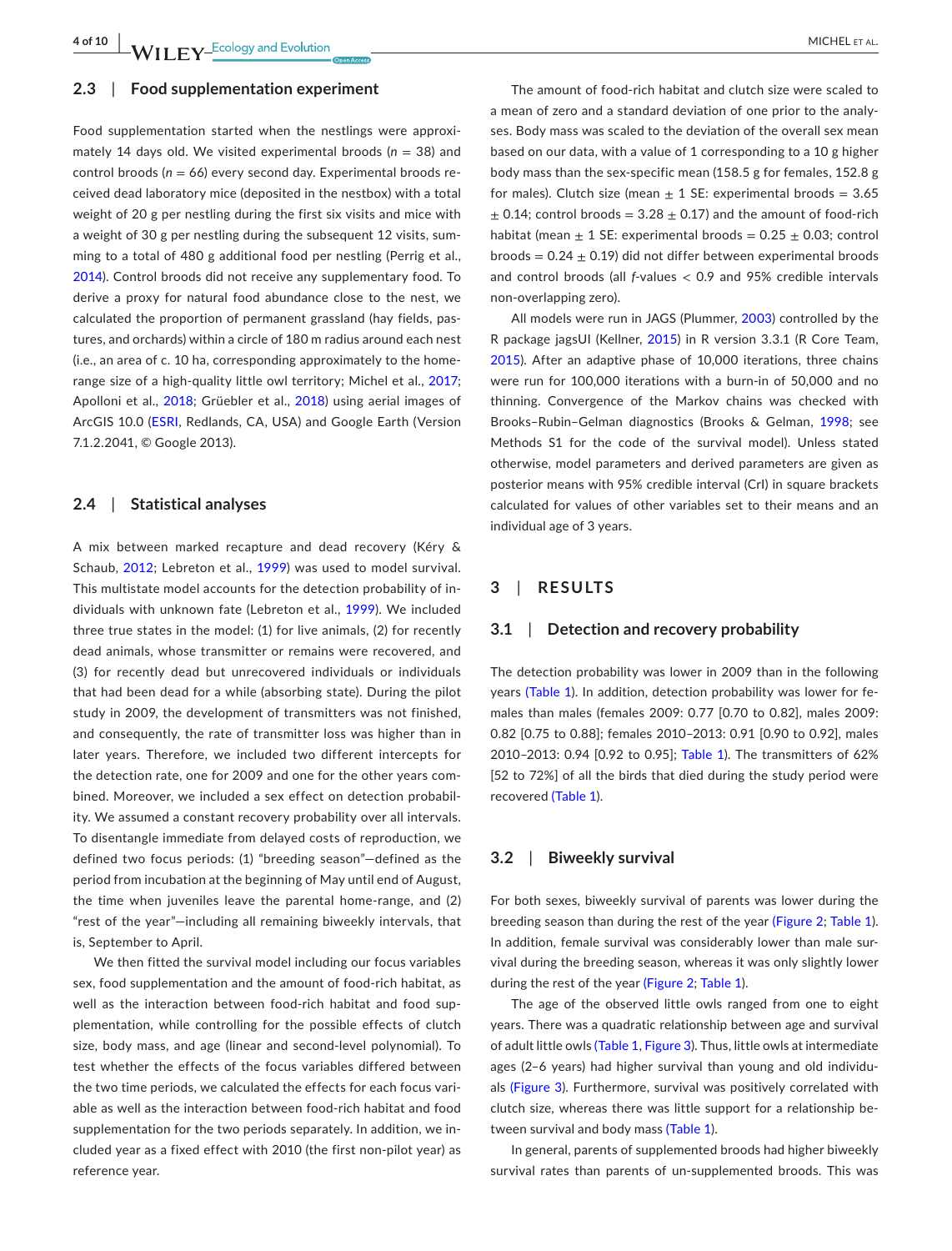<span id="page-4-0"></span>**TABLE 1** Model output of the biweekly survival model ( $n = 125$ ) individuals: 67 females and 58 males)

|                                            | Posterior<br>mean | 95% Crl           | f     |
|--------------------------------------------|-------------------|-------------------|-------|
| Detection model                            |                   |                   |       |
| Intercept 2009                             | 1.189             | 0.862 to 1.532    |       |
| Intercept 2010-2013                        | 2.322             | 2.150 to 2.502    |       |
| Males                                      | 0.347             | 0.089 to 0.604    | 0.996 |
| Recovery probability                       | 0.623             | 0.523 to 0.718    |       |
| Survival model                             |                   |                   |       |
| Intercept BS                               | 1.661             | 0.830 to 2.507    |       |
| Intercept REST                             | 2.649             | 1.808 to 3.506    |       |
| Males BS                                   | 0.668             | 0.053 to 1.303    | 0.984 |
| Males REST                                 | 0.148             | $-0.428$ to 0.725 | 0.693 |
| <b>Food supplementation BS</b>             | 0.627             | $-0.154$ to 1.496 | 0.939 |
| <b>Food supplementation</b><br><b>REST</b> | 0.517             | $-0.157$ to 1.249 | 0.931 |
| Food-rich habitat BS                       | $-0.177$          | $-0.524$ to 0.180 | 0.838 |
| <b>Food-rich habitat REST</b>              | 0.210             | $-0.153$ to 0.603 | 0.864 |
| Food-rich habitat x food<br>suppl. BS      | 0.887             | 0.082 to 1.757    | 0.985 |
| Food-rich habitat x food<br>suppl. REST    | $-0.658$          | $-1.372$ to 0.044 | 0.967 |
| Clutch size                                | 0.236             | $-0.013$ to 0.491 | 0.968 |
| Body mass                                  | 0.064             | $-0.147$ to 0.280 | 0.714 |
| Age                                        | 0.550             | 0.027 to 1.071    | 0.981 |
| Age <sup>2</sup>                           | $-0.071$          | $-0.145$ to 0.005 | 0.968 |
| Year 2009                                  | 0.026             | $-0.881$ to 0.978 | 0.515 |
| Year 2011                                  | 0.655             | $-0.030$ to 1.331 | 0.969 |
| <b>Year 2012</b>                           | 0.404             | $-0.228$ to 1.012 | 0.898 |
| Year 2013                                  | 0.543             | $-0.398$ to 1.511 | 0.869 |

Abbreviations: BS, breeding season: May–August; *f*, posterior probability, that is, proportion of the posterior distribution on the same side of zero as the mean. Variables with *f*-values larger than 0.9 are highlighted in bold; REST, rest of the year: September–April. 95% CrI, 95% credibility intervals of posterior means.

not only true for the breeding season but also for the rest of the year (Table [1](#page-4-0); Figure [4a](#page-5-0)). In addition, the interaction between food supplementation and the amount of food-rich habitat in the two periods showed that in the breeding season, food supplementation enhanced survival only in territories with a high proportion of food-rich habitat, but not in territories with a low proportion of food-rich habitat (Table [1](#page-4-0), Figure [4b\)](#page-5-0). In contrast, during the rest of the year, food supplementation enhanced survival of adult little owls only in territories with a low proportion of food-rich habitat (Table [1](#page-4-0); Figure [4c](#page-5-0)).

#### **3.3**  | **Cumulative survival**

By multiplying the biweekly survival rates for the different periods, we estimated the cumulative seasonal and annual survival of

adult little owls. Females of un-supplemented broods had an average annual survival of 0.49 [0.34 to 0.64] and males of 0.61 [0.47 to 0.73] (Table S1; Figure [5](#page-5-1)). In contrast, females of food supplemented broods had an annual survival of 0.66 [0.48 to 0.81] and males of 0.74 [0.59 to 0.86] (Table S1; Figure [5](#page-5-1)). Thus, food supplementation of the broods increased the annual survival of both sexes considerably (females: 0.16 [0.01 to 0.31]; males: 0.13 [0.00 to 0.26]). Despite lower biweekly survival during the breeding season than during the rest of the year, cumulative survival was similar over the breeding season and the rest of the year due to the longer duration of the rest of the year (Table S1; Figure [5](#page-5-1)). While the increase in cumulative



<span id="page-4-1"></span>**FIGURE 2** Sex-specific survival within seasons. Biweekly survival rates of females (gray squares) and males (black circles) of un-supplemented little owl broods during the breeding season and the rest of the year. Points represent posterior means and error bars 95% CrI. For model predictions, a mean year effect was used, individual age was set to 3 years, and all other model predictors to their mean values



<span id="page-4-2"></span>**FIGURE 3** Age-dependent biweekly survival rates of adult little owls from un-supplemented broods during the breeding season. Points represent posterior means and error bars 95% CrI. Average year and sex effect were used for predictions and all other model predictors were set to their mean values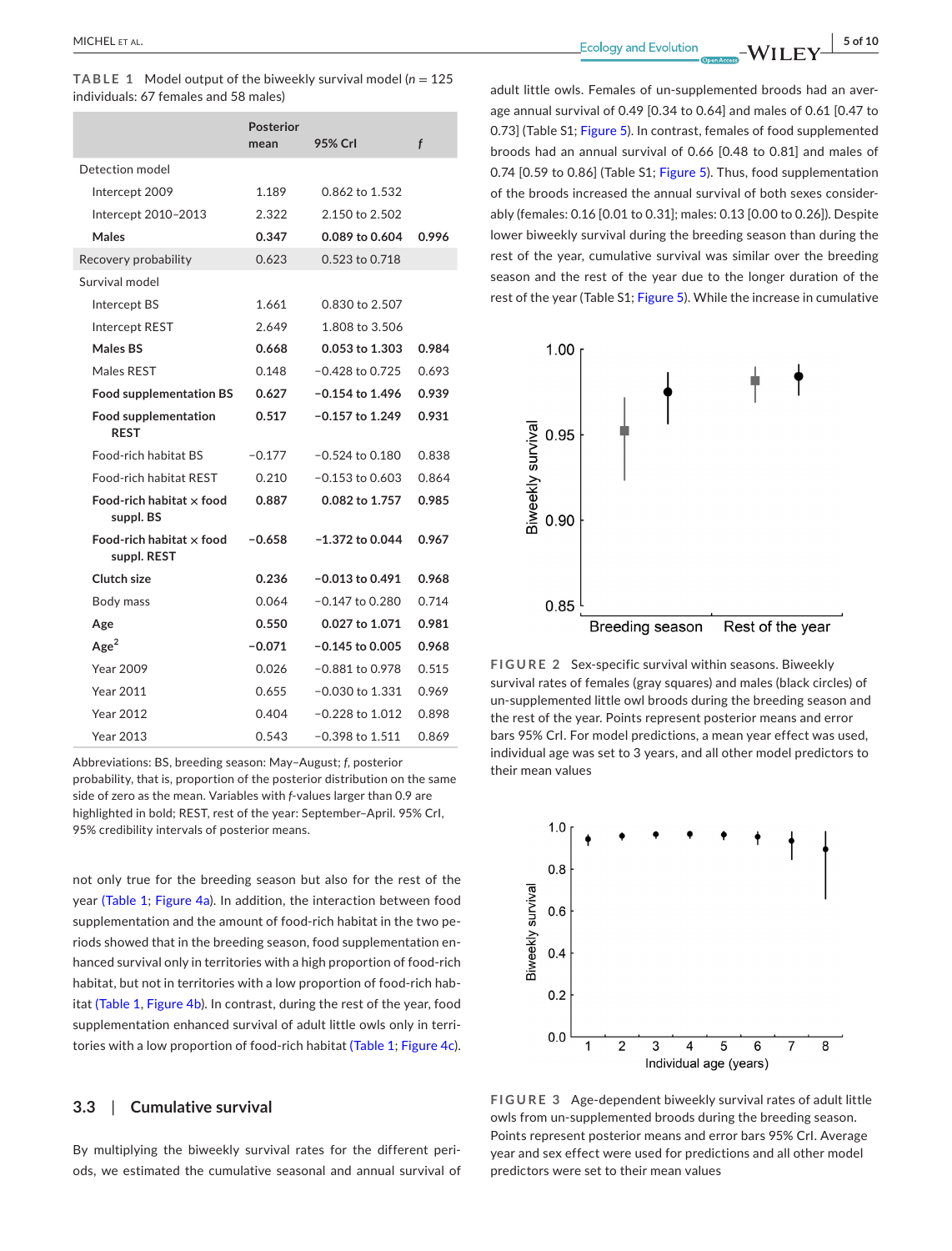

<span id="page-5-0"></span>**FIGURE 4** Effects of nestling food supplementation on adult survival. (a) Overall effect of supplementation: biweekly survival rates of parents of un-supplemented (blue filled squares) and supplemented (orange empty squares) little owl broods during the breeding season and the rest of the year, (b) biweekly survival rates of parents of un-supplemented (blue solid line) and foodsupplemented (orange dashed line) little owl broods during the breeding season in relation to the amount of food-rich habitat around the nest, and (c) biweekly survival rates of parents of un-supplemented (blue solid line) and food-supplemented (orange dashed line) little owl broods during the rest of the year in relation to the amount of food-rich habitat around the nest. Model output for the average between males and females is shown. For model predictions mean year and sex effects were used, individual age was set to 3 years, and all other model predictors to their mean values. Squares and lines represent posterior means and error bars and gray polygons 95% CrI



<span id="page-5-1"></span>**FIGURE 5** Cumulative survival of male (solid lines) and female (dashed lines) adult little owls from May to April of the subsequent year for parents of broods without food supplementation (blue) and parents of food-supplemented broods (orange). Confidence intervals are not shown to improve readability

survival due to food supplementation was similar in poor (10% quantile of amount of food-rich habitat) and food-rich (90% quantile of amount of food-rich habitat) habitats over the whole year, it differed considerably between seasons. In food-rich habitats, food supplementation increased cumulative survival during the breeding season by c. 0.2 (females: 0.26 [0.06 to 0.48]; males: 0.16 [0.03 to 0.31]), whereas there was no such effect during the rest of the year (Table S1). In contrast, in poor habitats, food supplementation increased cumulative survival in the rest of the year by more than 0.2 (females: 0.24 [0.05 to 0.43]; males: 0.22 [0.04 to 0.40]), but not during the breeding season (Table S1). In addition, annual survival varied among years, with survival being lower in 2009 and 2010 compared to 2011, 2012, and 2013 (Table S2).

## **4**  | **DISCUSSION**

This study revealed distinct survival patterns of adult little owls with reduced reproductive effort (food-supplemented broods) and control individuals across a gradient of habitat quality during the breeding season and the rest of the year. We found (1) that the biweekly survival rate of parents of un-supplemented broods was significantly lower during the breeding season compared to the rest of the year and that this effect was particularly pronounced for females, (2) that experimental food supplementation of nestlings increased parental survival not only during the breeding season but notably also over the whole rest of the year, and (3) that the experimental effect during the breeding season was large also in high-quality habitats, while after reproduction it was mainly present in adults breeding in low-quality habitats. These results clearly show that environmental conditions affect the costs of reproduction. Moreover, they suggest that, irrespective of the habitat quality, the costs of reproduction are mostly paid during the time of reproduction, but that in low-quality habitats costs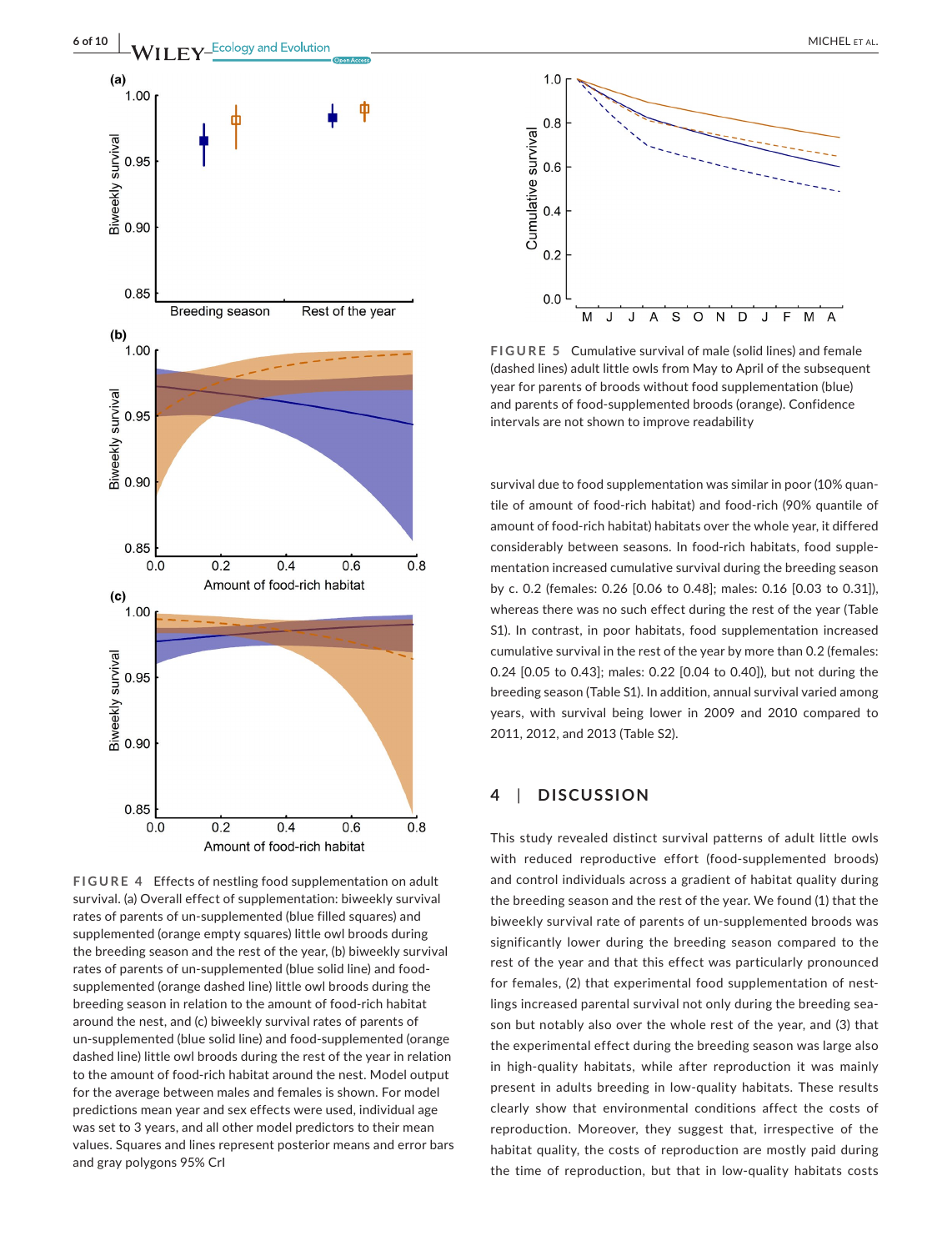also carry over to post-reproductive phases. Our study therefore provides fundamental insights into how direct and indirect mechanisms shape survival costs of reproduction in habitats of different quality and highlights the need for a long-term perspective to fully assess the costs of reproduction and the role of habitat quality in modifying these costs.

During the breeding season, animals are expected to mainly face direct or short-term indirect costs mediated by ecological mechanisms (Magnhagen, [1991](#page-8-8); Speakman, [2008\)](#page-9-1). Food supplementation increases the baseline nutritional state of the nestlings and should thus allow parents to adjust their behavior in a way that reduces immediate costs (Brommer et al., [2004](#page-7-4); Eldegard & Sonerud, [2010](#page-8-26); Grüebler et al., [2018](#page-8-14); Jacobsen et al., [2016](#page-8-12); Staggenborg et al., [2017](#page-9-7)). That the biweekly survival of adults of un-supplemented broods was lower than the survival of supplemented broods and the experimental effect stronger during the breeding season than during the rest of the year underlines that the costs of reproduction are mostly paid during the time of reproduction. As we have previously shown, the provisioning behavior of parents of un-supplemented broods is associated with larger distances traveled and longer periods spent outside of shelters (Grüebler et al., [2018](#page-8-14)), which ultimately increases the risk of predation. Moreover, the lower survival of females compared to males during the breeding season implies that reproduction is more costly for females (Donald, [2007;](#page-8-27) Low et al., [2010](#page-8-28)). This may be mostly related to increased ecological costs such as elevated predation risks during incubation and provisioning (Magnhagen, [1991](#page-8-8)).

In contrast to immediate effects, we identified carry over effects to subsequent post-breeding periods which are mostly related to intrinsic costs of reproduction. Presumably, parents of supplemented broods are able of building up more reserves (Brommer et al., [2004](#page-7-4); Eldegard & Sonerud, [2010\)](#page-8-26) and allocate more energy to post-breeding life stages that in turn improve winter survival (Dawson et al., [2000](#page-8-29); Nilsson & Svensson, [1996](#page-8-30)). The total post-breeding increase in survival due to the food supplementation of broods in poor habitats was as high as the increase in survival during the breeding season. This suggests that both costs contribute substantially to the total survival costs of reproduction, but that the total costs of reproduction depend on the quality of the breeding habitat.

Our results show that habitat quality plays a key role in modulating the costs of reproduction. The effect of food supplementation in food-rich habitat during the breeding season suggests that the immediate costs of reproduction are high even in territories of high quality, most probably due to predation risk during foraging. This is supported by the finding that 78% of the adult birds in this population died from predation (Naef-Daenzer et al., [2017](#page-8-17)). In contrast, food supplementation did not increase survival in low-quality habitats during breeding. This indicates that although habitat quality affects parental foraging behavior (Grüebler et al., [2018](#page-8-14)), the experimental treatment in poor habitats did not result in a behavioral change that allowed parents to substantially reduce ecological costs.

We see three possible explanations for this pattern. First, costs of reproduction can be increased in low-quality habitats as predicted, but the experimental approach used here was not suitable to quantify them. The amount of supplemented food was not higher in territories of low compared to high quality and may thus have been insufficient to improve conditions for parents. Second, even if supplementation allowed parents to adjust their foraging effort in poorquality territories, habitat configuration (low heterogeneity), and the lack of suitable hunting grounds nearby comes at the cost of increased home range sizes (Mayer et al., [2021](#page-8-31); Michel et al., [2017\)](#page-8-18), flight distances (Jacobsen et al., [2016;](#page-8-12) Staggenborg et al., [2017](#page-9-7)) and foraging trip duration (Staggenborg et al., [2017\)](#page-9-7). Thus, supplementation in low-quality territories may not relieve parents from traveling far and thereby not reduce the risk of predation. Third, food supplementation is shown to increase the number of surviving offspring more in bad than in good habitats (Grüebler et al., [2018\)](#page-8-14). This may result in the extra feeding effort for a non-reduced brood size partly absorbing the supplementation effect in poor habitats and ul-timately masking the effects on survival (see also Daan et al., [1996](#page-7-5); Eldegard & Sonerud, [2010](#page-8-26)). In conclusion, it is likely that multiple mechanisms act in concert. Yet, all three possibilities suggest that immediate ecological costs of reproduction are at least as high in low as in high-quality habitats.

The effect of food supplementation of broods on parental survival in the post-breeding period was only apparent in poor-quality territories. This suggests that intrinsic physiological trade-offs that carry over to later stages only arise in suboptimal territories. Thus, under poor, but not under favorable breeding conditions, time and energy for self-maintenance may be strongly limited and adverse effects on the parents' physiological state may accumulate over the breeding season.

The observed quadratic relationship of age on survival likely represents a combination of decreasing mortality with increasing experience at a younger age and increasing mortality owing to increasing senescence or higher relative investment into offspring with decreasing prospects for future reproduction at an older age (Fay et al., [2020](#page-8-32); Tarwater & Arcese, [2017\)](#page-9-16). Thereby, the peak in survival is expected to be closely related to the speed of life with species with a faster pace of life reaching this peak at a younger age than species with a slower pace of life (Jones et al., [2008](#page-8-33)).

Finally, although experimental food supplementation allows reducing parental effort irrespective of individual quality, the current design does not allow to account for the fact that high-quality individuals are often overrepresented in high-quality territories (Tschumi et al., [2014](#page-9-17)). High-quality individuals could be less constrained by ecological costs due to their higher foraging effectiveness, as well as intrinsic trade-offs, as they might be able to sustain higher reproductive effort without facing increased cost. Accordingly, the positive correlation between clutch size and survival may be linked to a positive relationship of clutch size with individual quality (Winkler & Allen, [1995](#page-9-18)). Although larger clutches require higher provisioning rates, this is often compensated by higher quality individuals for example being more efficient at foraging (Hamel et al., [2009](#page-8-13); Wilson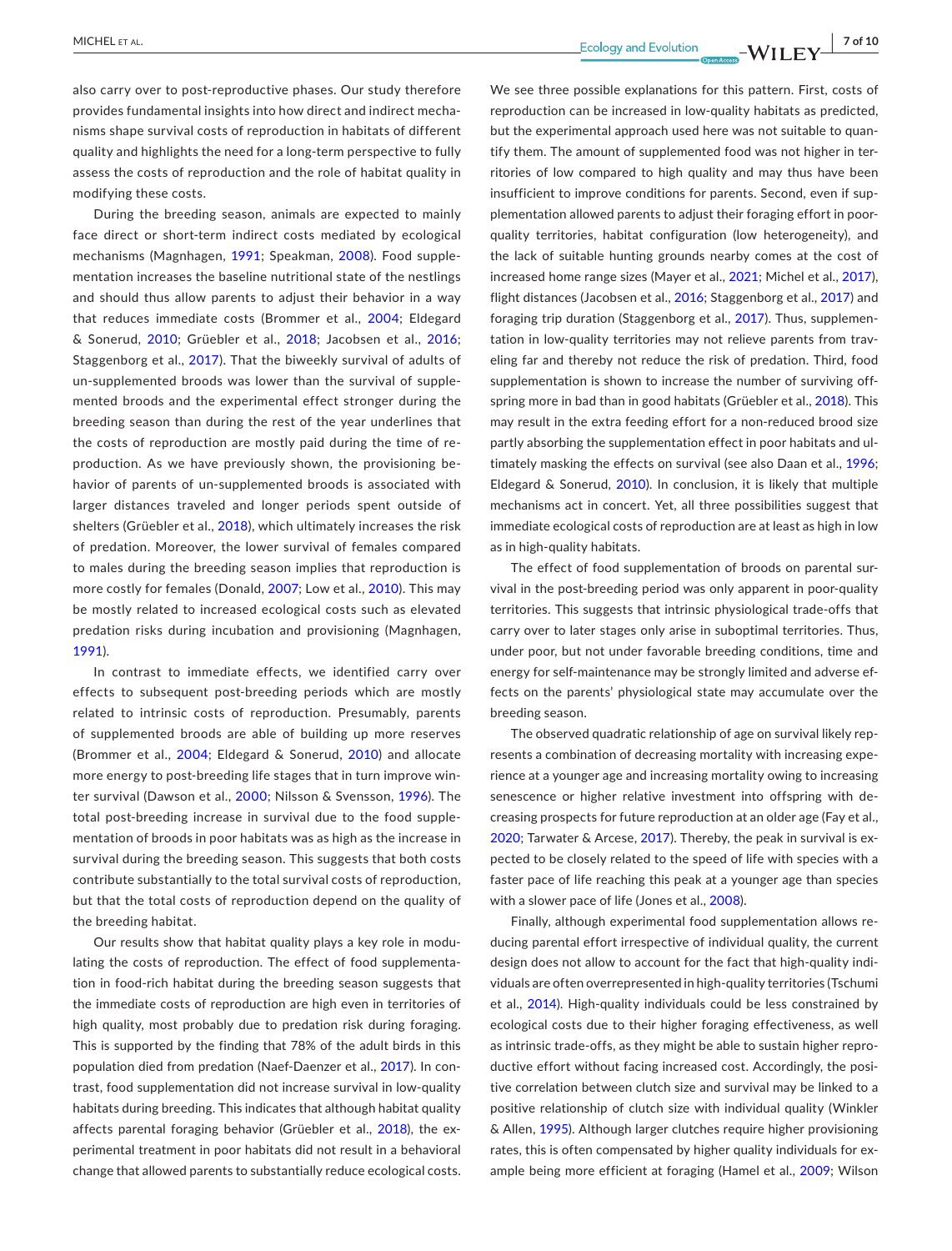**8 of 10 <sup>|</sup>**  MICHEL et al.

& Nussey, [2010](#page-9-9)). One possible interpretation of our results could therefore be that part of the interactive effects with habitat quality may represent parental quality effects. However, if clutch size is adjusted to individual quality this may actually balance the difference in costs faced by individuals of different quality, suggesting that habitat quality more likely than individual quality is causing the observed interactions.

## **5**  | **CONCLUSIONS**

We show that habitat quality differently affects ecological and intrinsic determinants of adult survival during the breeding period and during the post-reproductive stages. During breeding, adult birds face high ecological survival costs of reproduction also in high-quality habitats, but they only pay intrinsic post-breeding costs when breeding in habitats of low quality. Therefore, ecological costs of reproduction during breeding can be substantial and seem to be modulated by predation pressure and environmental factors affecting predation risk. In contrast, indirect post-breeding survival costs were mainly affected by food availability in the breeding habitat. Low habitat quality resulted in a significant reduction of adult postbreeding survival by c.  $\Delta S = 0.2$ . Low food availability in breeding territories thus not only affects reproductive output (Grüebler et al., [2018](#page-8-14); Michel et al., [2017](#page-8-18)), post-fledging survival of juveniles (Perrig et al., [2014\)](#page-8-15), and adult survival during the breeding season (Oro & Furness, [2002](#page-8-34); this study), but also post-breeding adult survival. This unrecognized indirect effect of habitat quality on adult survival rate will add to the known negative effects of degraded habitats on demographic rates. The simultaneous increase of generalist predators and reduced food availability due to agricultural intensification is thus likely to increase both the immediate ecological and the indirect intrinsic costs of reproduction for farmland birds. To better understand the presented patterns of the costs of reproduction, future research should investigate the underlying mechanisms. Both, the environmental determinants of ecological costs of reproduction and the physiological mechanisms of intrinsic costs of reproduction, will be intriguing fields for future research.

#### **ACKNOWLEDGMENTS**

We are grateful to all the field assistants and volunteers for their help with data collection. In addition, Fränzi Korner-Nievergelt provided excellent statistical support. We also thank Wolfgang Fiedler of the Max-Planck Institute of Ornithology for helping with logistics and administration. Finally, we thank two anonymous referees for valuable suggestions to improve the manuscript. This study was funded by the Swiss National Science Foundation (Grant 3100A 132951/1 to B. Naef-Daenzer and M. U. Grüebler), the Hirschmann Foundation and the Karl Mayer Foundation.

#### **CONFLICT OF INTEREST**

The authors declare no conflict of interest.

#### **AUTHOR CONTRIBUTION**

**Vanja Tamian Michel:** Conceptualization (equal); Data curation (lead); Formal analysis (lead); Investigation (equal); Methodology (equal); Project administration (equal); Resources (equal); Validation (equal); Visualization (equal); Writing – original draft (equal); Writing – review & editing (equal). **Matthias Tschumi:** Conceptualization (supporting); Data curation (supporting); Formal analysis (supporting); Investigation (equal); Methodology (equal); Validation (equal); Visualization (equal); Writing – original draft (equal); Writing – review & editing (lead). **Beat Naef-Daenzer:** Conceptualization (equal); Data curation (supporting); Formal analysis (supporting); Funding acquisition (supporting); Investigation (equal); Methodology (equal); Project administration (equal); Resources (equal); Supervision (supporting); Validation (supporting); Writing – original draft (supporting). **Herbert Keil:** Data curation (supporting); Investigation (equal); Project administration (supporting); Resources (equal). **Martin U. Grüebler:** Conceptualization (equal); Data curation (equal); Formal analysis (equal); Funding acquisition (lead); Investigation (equal); Methodology (equal); Project administration (equal); Resources (lead); Supervision (lead); Validation (equal); Visualization (equal); Writing – original draft (equal); Writing – review & editing (supporting).

### **DATA AVAILABILITY STATEMENT**

The datasets supporting this article are available from the Zenodo vogelwarte.ch Open Repository and Archive [https://doi.org/10.5281/](https://doi.org/10.5281/zenodo.6421969) [zenodo.6421969](https://doi.org/10.5281/zenodo.6421969).

#### **ORCID**

*Vanja T. Michel* <https://orcid.org/0000-0001-9149-8884> *Matthias Tschum[i](https://orcid.org/0000-0002-7991-7780)* <https://orcid.org/0000-0002-7991-7780> *Beat Naef-Daenzer* <https://orcid.org/0000-0002-9872-2831> *Martin U. Grüebler* **b** <https://orcid.org/0000-0003-4468-8292>

#### **REFERENCES**

- <span id="page-7-2"></span>Apolloni, N., Grüebler, M. U., Arlettaz, R., Gottschalk, T. K., & Naef-Daenzer, B. (2018). Habitat selection and range use of little owls in relation to habitat patterns at three spatial scales. *Animal Conservation*, *21*(1), 65–75. <https://doi.org/10.1111/acv.12361>
- <span id="page-7-0"></span>Askenmo, C. (1979). Reproductive effort and return rate of male pied flycatchers. *The American Naturalist*, *114*(5), 748–753. [https://doi.](https://doi.org/10.1086/283523) [org/10.1086/283523](https://doi.org/10.1086/283523)
- <span id="page-7-1"></span>Barbraud, C., & Weimerskirch, H. (2005). Environmental conditions and breeding experience affect costs of reproduction in blue petrels. *Ecology*, *86*(3), 682–692. <https://doi.org/10.1890/04-0075>
- <span id="page-7-4"></span>Brommer, J. E., Karell, P., & Pietiäinen, H. (2004). Supplementary fed Ural owls increase their reproductive output with a one year time lag. *Oecologia*, *139*(3), 354–358. [https://doi.org/10.1007/s0044](https://doi.org/10.1007/s00442-004-1528-0) [2-004-1528-0](https://doi.org/10.1007/s00442-004-1528-0)
- <span id="page-7-3"></span>Brooks, S. P., & Gelman, A. (1998). General methods for monitoring convergence of iterative simulations. *Journal of Computational and Graphical Statistics*, *7*(4), 434–455. [https://doi.org/10.1080/10618](https://doi.org/10.1080/10618600.1998.10474787) [600.1998.10474787](https://doi.org/10.1080/10618600.1998.10474787)
- <span id="page-7-5"></span>Daan, S., Deerenberg, C., & Dijkstra, C. (1996). Increased daily work precipitates natural death in the kestrel. *Journal of Animal Ecology*, *65*(5), 539–544. <https://doi.org/10.2307/5734>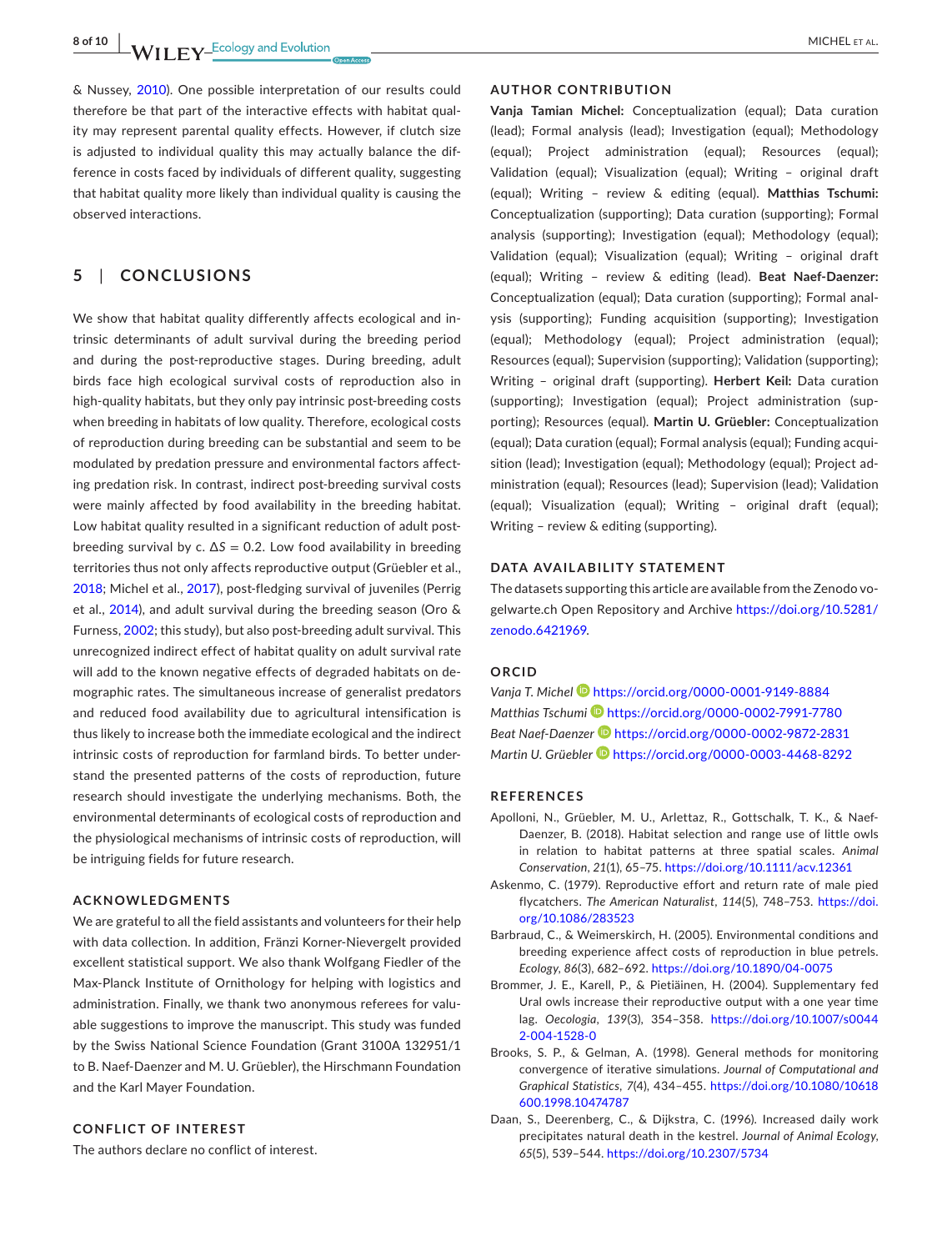- <span id="page-8-29"></span>Dawson, A., Hinsley, S. A., Ferns, P. N., Bonser, R. H. C., & Eccleston, L. (2000). Rate of moult affects feather quality: A mechanism linking current reproductive effort to future survival. *Proceedings of the Royal Society of London. Series B: Biological Sciences*, *267*(1457), 2093–2098. <https://doi.org/10.1098/rspb.2000.1254>
- <span id="page-8-27"></span>Donald, P. F. (2007). Adult sex ratios in wild bird populations. *Ibis*, *149*(4), 671–692. <https://doi.org/10.1111/j.1474-919X.2007.00724.x>
- <span id="page-8-3"></span>Edward, D. A., & Chapman, T. (2011). Mechanisms underlying reproductive trade-offs: Costs of reproduction. In T. Flatt, & A. Heyland (Eds.), *Mechanisms of life history evolution* (pp. 137–152). Oxford University Press. [https://doi.org/10.1093/acprof:oso/9780199568](https://doi.org/10.1093/acprof:oso/9780199568765.003.0011) [765.003.0011](https://doi.org/10.1093/acprof:oso/9780199568765.003.0011)
- <span id="page-8-26"></span>Eldegard, K., & Sonerud, G. A. (2010). Experimental increase in food supply influences the outcome of within-family conflicts in Tengmalm's owl. *Behavioral Ecology and Sociobiology*, *64*(5), 815–826. [https://](https://doi.org/10.1007/s00265-009-0898-z) [doi.org/10.1007/s00265-009-0898-z](https://doi.org/10.1007/s00265-009-0898-z)
- <span id="page-8-22"></span>ESRI (2011). *ArcGIS desktop: Release 10.0*. Environmental Systems Research Institute.
- <span id="page-8-19"></span>Fattebert, J., Michel, V., Scherler, P., Naef-Daenzer, B., Milanesi, P., & Grüebler, M. U. (2018). Little owls in big landscapes: Informing conservation using multi-level resource selection functions. *Biological Conservation*, *228*, 1–9. [https://doi.org/10.1016/j.](https://doi.org/10.1016/j.biocon.2018.09.032) [biocon.2018.09.032](https://doi.org/10.1016/j.biocon.2018.09.032)
- <span id="page-8-32"></span>Fay, R., Schaub, M., Border, J. A., Henderson, I. G., Fahl, G., Feulner, J., & Grüebler, M. U. (2020). Evidence for senescence in survival but not in reproduction in a short-lived passerine. *Ecology and Evolution*, *10*(12), 5383–5390. <https://doi.org/10.1002/ece3.6281>
- <span id="page-8-5"></span>Fowler, M. A., & Williams, T. D. (2017). A physiological signature of the cost of reproduction associated with parental care. *The American Naturalist*, *190*(6), 762–773. <https://doi.org/10.1086/694123>
- <span id="page-8-0"></span>Ghalambor, C. K., & Martin, T. E. (2001). Fecundity-survival trade-offs and parental risk-taking in birds. *Science*, *292*(5516), 494–497.
- <span id="page-8-9"></span>Ghalambor, C. K., Peluc, S. I., & Martin, T. E. (2013). Plasticity of parental care under the risk of predation: How much should parents reduce care? *Biology Letters*, *9*(4), 20130154. [https://doi.org/10.1098/](https://doi.org/10.1098/rsbl.2013.0154) [rsbl.2013.0154](https://doi.org/10.1098/rsbl.2013.0154)
- <span id="page-8-14"></span>Grüebler, M. U., Müller, M., Michel, V. T., Perrig, M., Keil, H., Naef-Daenzer, B., & Korner-Nievergelt, F. (2018). Brood provisioning and reproductive benefits in relation to habitat quality: A food supplementation experiment. *Animal Behaviour*, *141*, 45–55. [https://doi.](https://doi.org/10.1016/j.anbehav.2018.05.009) [org/10.1016/j.anbehav.2018.05.009](https://doi.org/10.1016/j.anbehav.2018.05.009)
- <span id="page-8-11"></span>Hamel, S., Côté, S. D., & Festa-Bianchet, M. (2010). Maternal characteristics and environment affect the costs of reproduction in female mountain goats. *Ecology*, *91*(7), 2034–2043. [https://doi.](https://doi.org/10.1890/09-1311.1) [org/10.1890/09-1311.1](https://doi.org/10.1890/09-1311.1)
- <span id="page-8-13"></span>Hamel, S., Côté, S. D., Gaillard, J.-M., & Festa-Bianchet, M. (2009). Individual variation in reproductive costs of reproduction: Highquality females always do better. *Journal of Animal Ecology*, *78*(1), 143–151. <https://doi.org/10.1111/j.1365-2656.2008.01459.x>
- <span id="page-8-16"></span>Hamel, S., Gaillard, J.-M., Yoccoz, N. G., Loison, A., Bonenfant, C., & Descamps, S. (2010). Fitness costs of reproduction depend on life speed: Empirical evidence from mammalian populations. *Ecology Letters*, *13*(7), 915–935. [https://doi.](https://doi.org/10.1111/j.1461-0248.2010.01478.x) [org/10.1111/j.1461-0248.2010.01478.x](https://doi.org/10.1111/j.1461-0248.2010.01478.x)
- <span id="page-8-12"></span>Jacobsen, L. B., Chrenková, M., Sunde, P., Šálek, M., & Thorup, K. (2016). Effects of food provisioning and habitat management on spatial behaviour of Little Owls during the breeding season during the breeding season. *Ornis Fennica*, *93*, 121–129.
- <span id="page-8-33"></span>Jones, O. R., Gaillard, J.-M., Tuljapurkar, S., Alho, J. S., Armitage, K. B., Becker, P. H., & Coulson, T. (2008). Senescence rates are determined by ranking on the fast–slow life-history continuum. *Ecology Letters*, *11*(7), 664–673. [https://doi.](https://doi.org/10.1111/j.1461-0248.2008.01187.x) [org/10.1111/j.1461-0248.2008.01187.x](https://doi.org/10.1111/j.1461-0248.2008.01187.x)
- <span id="page-8-25"></span>Kellner, K. (2015). *jagsUI: A wrapper around rjags to streamline JAGS analyses*.
- <span id="page-8-23"></span>Kéry, M., & Schaub, M. (2012). *Bayesian population analysis using WinBUGS: A hierarchical perspective*. Academic Press.
- <span id="page-8-1"></span>Korpimäki, E. (1988). Costs of reproduction and success of manipulated broods under varying food conditions in Tengmalm's Owl. *Journal of Animal Ecology*, *57*(3), 1027–1039. <https://doi.org/10.2307/5109>
- <span id="page-8-6"></span>Kroeger, S. B., Blumstein, D. T., Armitage, K. B., Reid, J. M., & Martin, J. G. A. (2018). Cumulative reproductive costs on current reproduction in a wild polytocous mammal. *Ecology and Evolution*, *8*(23), 11543– 11553. <https://doi.org/10.1002/ece3.4597>
- <span id="page-8-24"></span>Lebreton, J.-D., Almeras, T., & Pradel, R. (1999). Competing events, mixtures of information and multistratum recapture models. *Bird Study*, *46*(sup1), S39–S46. <https://doi.org/10.1080/00063659909477230>
- <span id="page-8-28"></span>Low, M., Arlt, D., Eggers, S., & Pärt, T. (2010). Habitat-specific differences in adult survival rates and its links to parental workload and onnest predation. *Journal of Animal Ecology*, *79*(1), 214–224. [https://](https://doi.org/10.1111/j.1365-2656.2009.01595.x) [doi.org/10.1111/j.1365-2656.2009.01595.x](https://doi.org/10.1111/j.1365-2656.2009.01595.x)
- <span id="page-8-8"></span>Magnhagen, C. (1991). Predation risk as a cost of reproduction. *Trends in Ecology & Evolution*, *6*(6), 183–186. [https://doi.](https://doi.org/10.1016/0169-5347(91)90210-O) [org/10.1016/0169-5347\(91\)90210-O](https://doi.org/10.1016/0169-5347(91)90210-O)
- <span id="page-8-10"></span>Martin, T. E. (1987). Food as a limit on breeding birds: A life-history perspective. *Annual Review of Ecology and Systematics*, *18*(1), 453–487. <https://doi.org/10.1146/annurev.es.18.110187.002321>
- <span id="page-8-31"></span>Mayer, M., Šálek, M., Fox, A. D., Juhl Lindhøj, F., Jacobsen, L. B., & Sunde, P. (2021). Fine-scale movement patterns and habitat selection of little owls (*Athene noctua*) from two declining populations. *PLoS One*, *16*(9), e0256608. <https://doi.org/10.1371/journal.pone.0256608>
- <span id="page-8-2"></span>Maynard Smith, J. (1958). The effects of temperature and of egg-laying on the longevity of *Drosophila subobscura*. *Journal of Experimental Biology*, *35*(4), 832–842. <https://doi.org/10.1242/jeb.35.4.832>
- <span id="page-8-4"></span>McNamara, J. M., & Houston, A. I. (2008). Optimal annual routines: Behaviour in the context of physiology and ecology. *Philosophical Transactions of the Royal Society B: Biological Sciences*, *363*(1490), 301–319. <https://doi.org/10.1098/rstb.2007.2141>
- <span id="page-8-18"></span>Michel, V. T., Naef-Daenzer, B., Keil, H., & Grüebler, M. U. (2017). Reproductive consequences of farmland heterogeneity in little owls (*Athene noctua*). *Oecologia*, *183*(4), 1019–1029. [https://doi.](https://doi.org/10.1007/s00442-017-3823-6) [org/10.1007/s00442-017-3823-6](https://doi.org/10.1007/s00442-017-3823-6)
- <span id="page-8-7"></span>Miller, T. E. X., Tenhumberg, B., & Louda, S. M. (2008). Herbivoremediated ecological costs of reproduction shape the life history of an iteroparous plant. *The American Naturalist*, *171*(2), 141–149. <https://doi.org/10.1086/524961>
- <span id="page-8-20"></span>Naef-Daenzer, B., Früh, D., Stalder, M., Wetli, P., & Weise, E. (2005). Miniaturization (0.2 g) and evaluation of attachment techniques of telemetry transmitters. *Journal of Experimental Biology*, *208*(21), 4063–4068. <https://doi.org/10.1242/jeb.01870>
- <span id="page-8-21"></span>Naef-Daenzer, B., & Grüebler, M. U. (2016). Post-fledging survival of altricial birds: Ecological determinants and adaptation. *Journal of Field Ornithology*, *87*(3), 227–250. <https://doi.org/10.1111/jofo.12157>
- <span id="page-8-17"></span>Naef-Daenzer, B., Korner-Nievergelt, F., Fiedler, W., & Grüebler, M. U. (2017). Bias in ring-recovery studies: Causes of mortality of little owls *Athene noctua* and implications for population assessment. *Journal of Avian Biology*, *48*(2), 266–274. [https://doi.org/10.1111/](https://doi.org/10.1111/jav.00947) [jav.00947](https://doi.org/10.1111/jav.00947)
- <span id="page-8-30"></span>Nilsson, J.-A., & Svensson, E. (1996). The cost of reproduction: A new link between current reproductive effort and future reproductive success. *Proceedings of the Royal Society of London. Series B: Biological Sciences*, *263*(1371), 711–714. [https://doi.org/10.1098/](https://doi.org/10.1098/rspb.1996.0106) [rspb.1996.0106](https://doi.org/10.1098/rspb.1996.0106)
- <span id="page-8-34"></span>Oro, D., & Furness, R. W. (2002). Influences of food availability and predation on survival of kittiwakes. *Ecology*, *83*(9), 2516–2528. [https://](https://doi.org/10.2307/3071811) [doi.org/10.2307/3071811](https://doi.org/10.2307/3071811)
- <span id="page-8-15"></span>Perrig, M., Grüebler, M. U., Keil, H., & Naef-Daenzer, B. (2014). Experimental food supplementation affects the physical development, behaviour and survival of Little Owl *Athene noctua* nestlings. *Ibis*, *156*(4), 755–767. <https://doi.org/10.1111/ibi.12171>